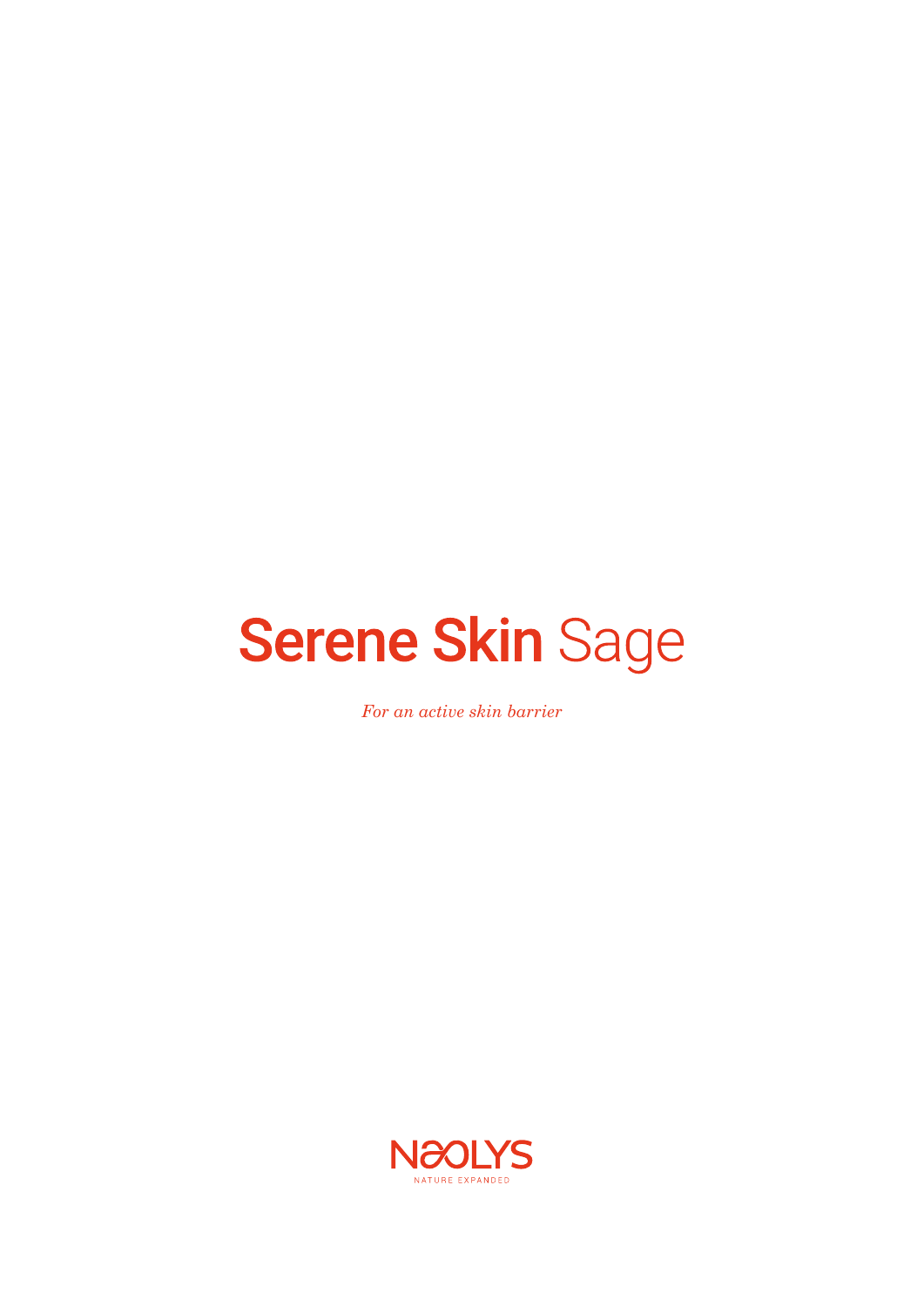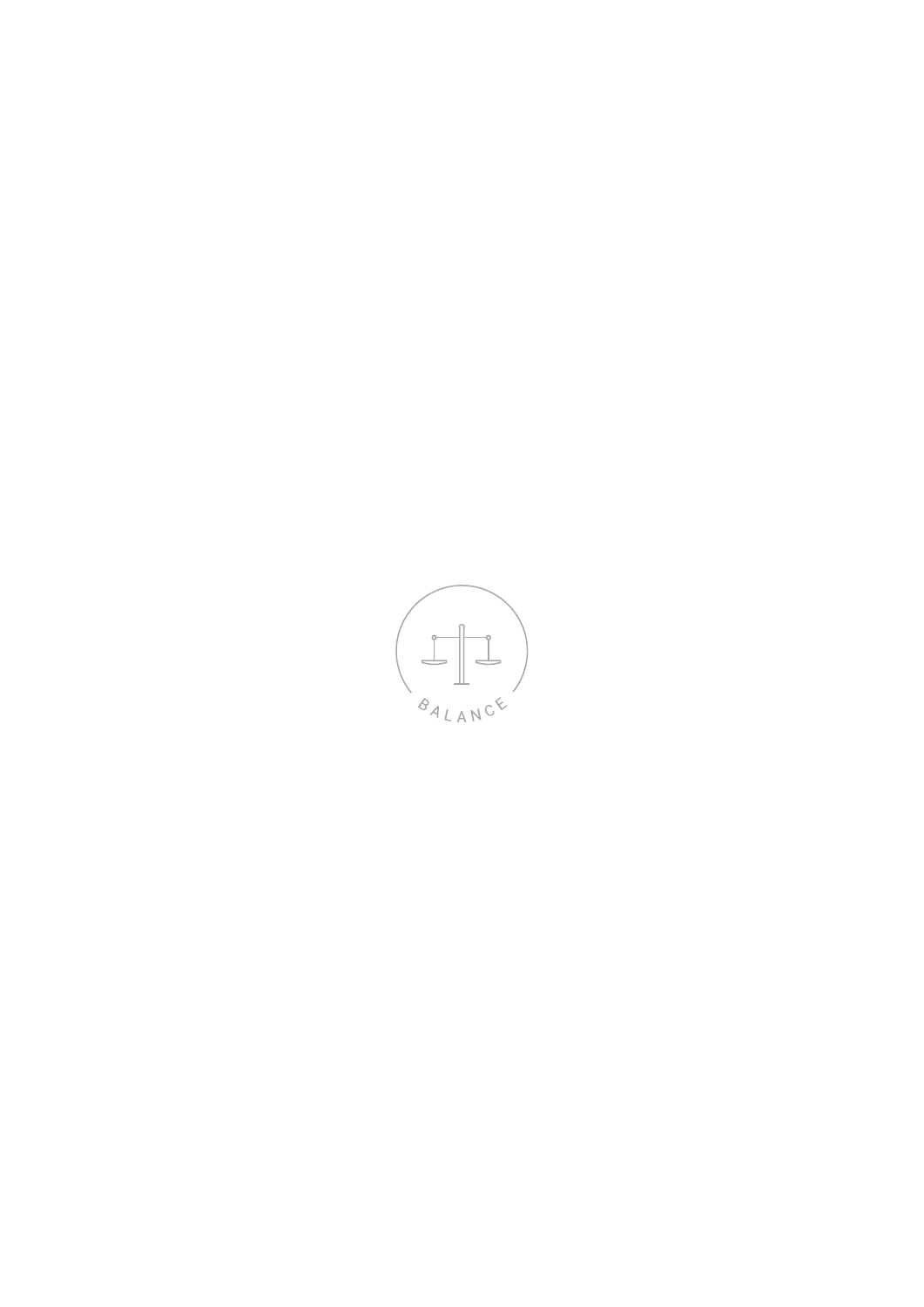**NAOLYS ACTIVE CELLS**

# **Serene Skin** Sage

*For an active skin barrier*

Because our skin is our first defence against visible and invisible external threats, it is essential to keep its protective and repair mechanisms functions in optimal condition. Skin imbalances can be caused by microbial or physico-chemical threats.

For soothed skin that radiates well-being.

### **A VEGETAL STORY**

### A key medicinal plant: the sage salvia officinalis, Lamiaceae

*Sage is a small herbaceous perennial from the dry regions around the Mediterranean. It is an aromatic plant that has been well-known since antiquity for its medicinal properties. Its name comes from the verb to save (salvare in Latin). It is said to be antiseptic, tonic, antiperspirant, soothing for the mucous membranes and to improve digestion. It is combined with other plants to create a range of remedies. Now cultivated in several European and American countries, it is also used as a flavouring in cooking, particularly in marinades and to season game.* 



### **PRODUCT BENEFITS**

# Balance

Enhances complexion Unifies the complexion, increases radiance.

### Reconstructing, lipid-replenishing Helps to homogenize

and restructure the composition of the stratum corneum.

Regenerating Promotes cell renewal.

### Protection and repair

Helps to rebuild, strengthen and unify the skin barrier. Strengthens immune anti-microbial defences.

Balancing Rebalances the components of the skin flora.

Soothing, anti-inflammatory Reduces inflammatory processes, calms red skin.

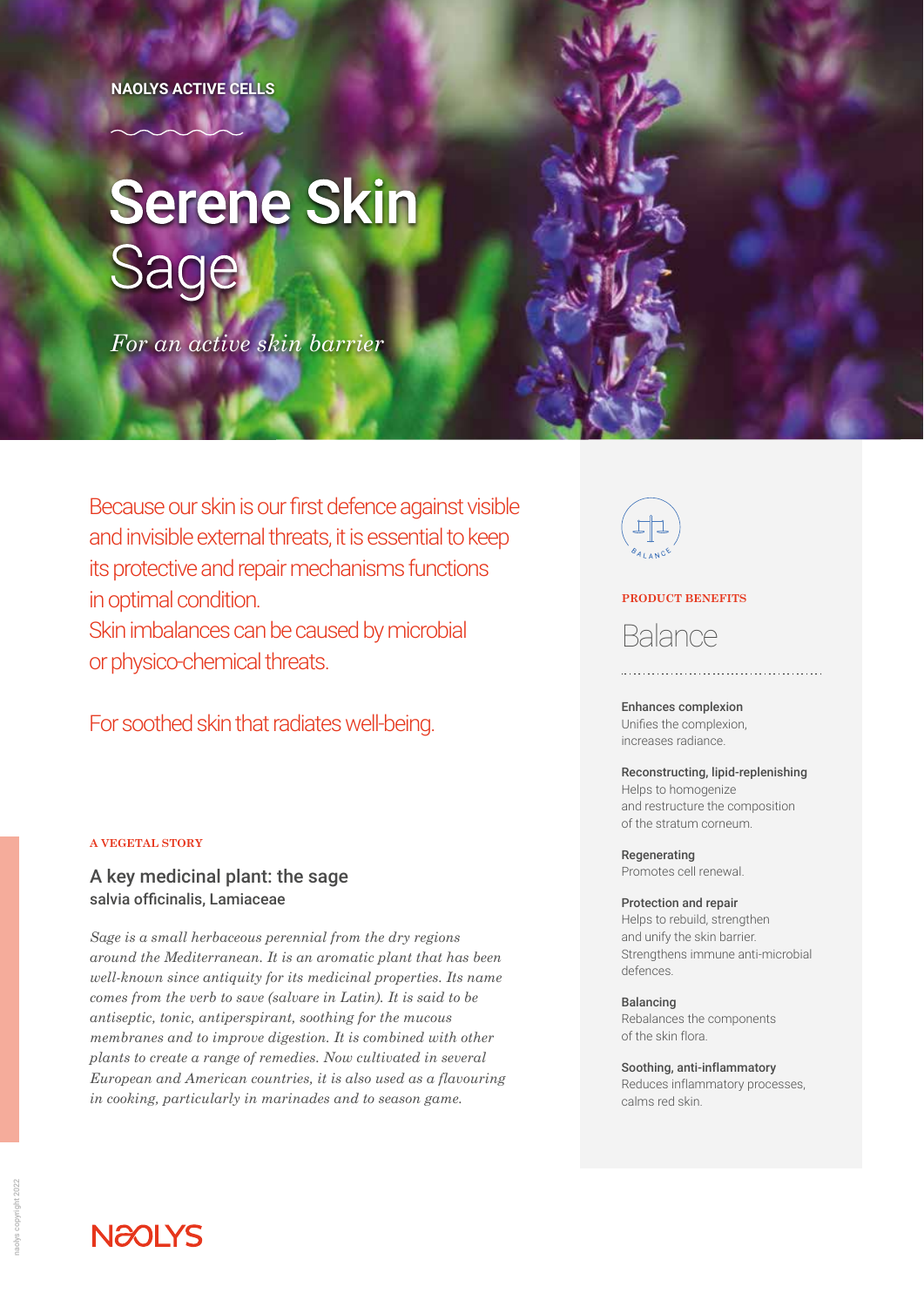### **HOW IT WORKS**

### Serene Skin Sage: a skin barrier in perpetual renewal

**Our skin has two opposing characteristics:** it is both open and closed to the external environment. Its primary role is to protect us against water loss, but it has many other roles: sensory, emotional, protection against external threats, temperature regulation and hormone synthesis. Because it is protective, the epidermis is referred to as a "skin barrier".



THE SKIN BARRIER AND ITS EXTERNAL AGGRESSIONS

And it is essential to maintain it because in terms of threats, the skin has to face several types: physical (UV, temperatures, etc.), chemical and microbial (viruses, fungi, pollution, allergens, etc.), and internal imbalances (stress) that trigger oxidation and inflammation that ultimately damages cells. To combat them, the epidermis uses several defence mechanisms, ranging from simple to highly complex.

## Serene Skin Sage: helps skin combat multiple external threats

Serene Skin Sage acts on three types of epidermal defence: physical, chemical and immune, which follow one another in the skin's lines of defence, from the surface into the living layers of the epidermis.

### **Through an effective physical barrier**

Healthy skin is first of all made up of a homogeneous, thick (100 microns), uniform stratum corneum, with a balanced lipid composition, which prevents penetration by foreign agents and retains moisture. However, skin ageing and other imbalances slow down epidermal differentiation and therefore cornification. By acting on cell differentiation, lipid synthesis and key proteins in cornification,

**Serene Skin Sage strengthens the corneocyte structure at the skin's surface.**

### **Through a high performance chemical barrier**

The skin's surface has to maintain a balance of different kinds of bacteria and face pathogens: too frequent washing and lack of exposure to certain microbes or viruses can lower the level of our chemical defences, the presence of good bacteria then decreases, and the release of anti-microbial peptides is less effective.

By acting on the microbiota's key bacteria and stimulating the production of anti-microbial peptides,

**Serene Skin Sage enhances the action of the skin's anti-microbial weapons.**

### **By a controlled immunomodulatory and inflammatory barrier**

The final line of defence is provided by immune function cells and the associated inflammatory mediators. They are the last resort in the fight against pathogens and stopping any damage. Several inflammatory mediators are markers of their action, such as TNF-alpha. Others signal the intrusion of the pathogens.

Through its action on key inflammatory mediators involved in the immune system defence mechanisms,

**Serene Skin Sage strengthens the immune response and reduces skin inflammation.**

Thanks to a triple reinforcement action of the cutaneous barrier, Serene Skin Sage helps to enhance radiance and soothe the skin.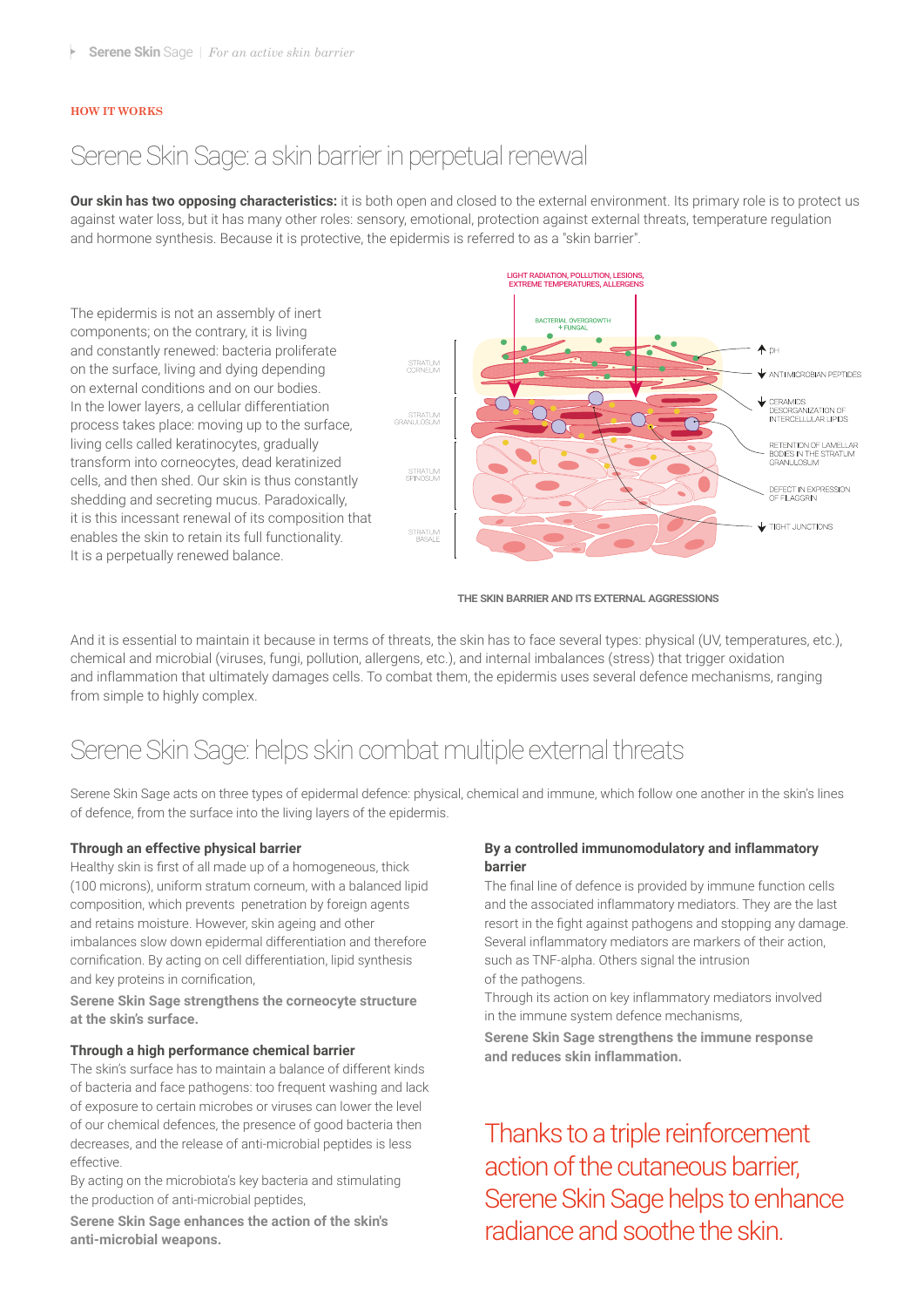### **CLINICAL TEST RESULTS** *IN VITRO* **TEST RESULTS**

# A more uniform, radiant complexion after 28 days

### **Declaration of the panel**

- → **100%** of women reported that their skin looked purified
- → 95% of women reported that and their complexion was radiant
- → 90% of women reported that their skin was less sensitive

*At the concentration of 0.5%*

# Wide-ranging activation of the skin barrier

### **Reconstructing effect**

→ By an increase of loricrine of **+21%**

→By an increase in the synthesis of free fatty acids of **+20%** and of ceramides of **+22%**

### **Regenerating effect**

→ By an increase of the cellular renewal, by an increase of Ki-67 of **+17%**

### **Balancing effect**

→By rebalancing the microbial environment – increase of Staphylococus epidermidis, decrease of Propionobacterium acnes, Staphylococus aureus and Corynebacterium xerosis

### **Protective effect**

 $\rightarrow$  By an increase in the expression of anti-microbial peptides LL-37, and beta defensine 2 and psoriasine

### **Soothing and immuno-modulating effect**

→ By a decrease in TNF-alpha of **17%**, in IL1-alpha of **20%**

*At the concentration of 0.5%*

## Clinical test results

### Skin well-being is restored – radiance, evenness, reduced redness (2 applications a day) after 28 days

### **Improvement of the skin tone**



Increased skin radiance of 30% Increased brightness of 27% Increased uniformity in skin tone of 21% Increased soothing effect of 30% Reduction of redness (cheeks) of 26%

### Reduction of redness

ant of the parameter (a\*) on the cheeks on 20 volunteers







DAY 0 DAY 28

Mean of the cumulative scores in 20 volunteers (stinging test)

**Reduction of irritation** 



#### Conditions of the study:

 $\rightarrow$  Test carried out for 28 days on a sample of 20 women aged 20 years to 65 years

→ Application twice a day

→ Emulsion with 0.5% de Serene Skin Sage (20% cells)

### Technical information on the formulation of Serene Skin Sage

### INCI name of cells

Salvia officinalis callus extract (in progress)

### form

cells (20%) in glycerin or sunflower oil (80%) aspect liquid

concentration starting at 0.5%

### dispersible

in any formulation (emulsion, lotion, fluid)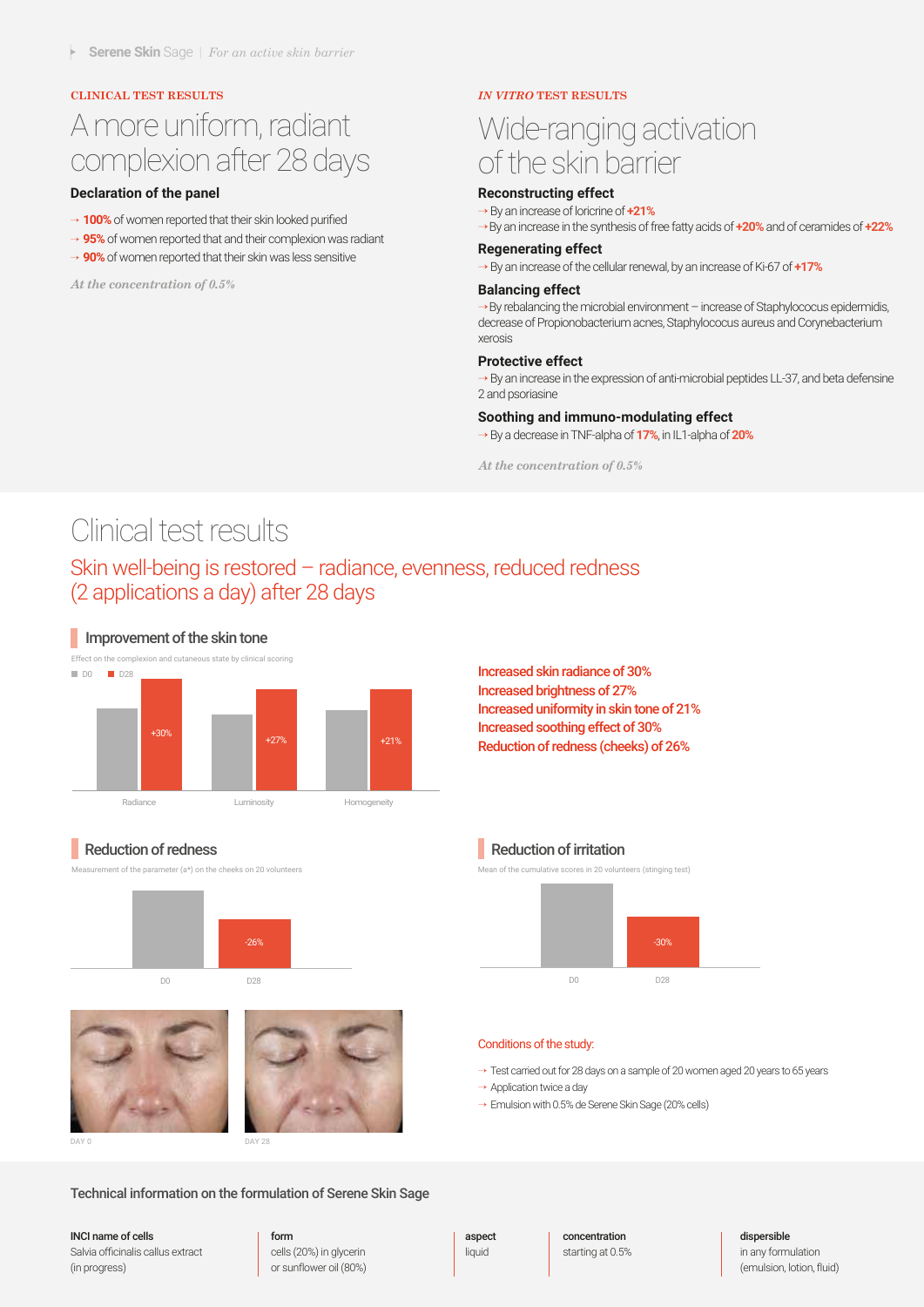# *In vitro* tests results

### Maintaining an effective physical barrier

**The first line of defence against threats is the stratum corneum.** Its thickness and integrity are fundamental to robust physical protection of the skin. Serene Skin Sage reinforces these two aspects by encouraging the cellular differentiation process at three levels, from the start to the finish of the epidermal renewal cycle, thus from the basal layer to the stratum corneum: cellular renewal, cornification, lipidization to achieve a thick, homogeneous lipid layer.

### **Cellular differentiation, from the basal lamina to the stratum corneum**

The regeneration of the epidermis takes place from the stem cells in the basal layer. After a few division cycles, the "transiently amplified cells" begin a process of differentiation, known as keratinization or cornification, i.e. they leave the cell cycle and gradually differentiate into corneocytes in the stratum corneum. During the passage from the stratum granulosum to the stratum corneum, the cells die, and their constituents are significantly modified: the keratohyalin granules disperse their contents into the cytoplasm, filaggrin then induces the aggregation of keratin filaments to form the cytoplasmic matrix of the corneocytes, its catabolism produces important molecules for hydrating the stratum corneum (the natural moisturizing factor NMF). The cells' membranes becomes a corneous envelope through chemical reactions involving transglutaminases and various precursors, such as involucrin and loricrin.

Finally, at the junction of the two layers, the lamellar bodies fuse with the plasma membrane and disperse their lipid content into the intercorneocyte spaces. Once released, these lipids fuse to form the intercorneocyte "cement" and after modification by specialized enzymes, they become ceramides (50%), cholesterol (25%) and free fatty acids (10-20%).



THE CELL DIFFERENCIATION IN THE EPIDERMIS

Nine ceramides (numbered from 1 to 9 according to their polarity) have been identified in the stratum corneum. Ceramides in the intercellular spaces of the stratum corneum are not capable of forming bilayers on their own. However, in the presence of cholesterol sulphate and free fatty acids, ionized at physiological pH,they form ordered structures. Subtle self-regulation mechanisms control the synthesis of ceramides by the keratinocytes, depending on the epidermis's instantaneous requirements. Free fatty acids are synthesized de novo by the epidermis and are mainly saturated. The two types of lipid are therefore interdependent: linoleic acid, an essential fatty acid, plays an important role in the barrier function of the epidermis as a component of Ceramide 1.

The desquamation resulting from the release of the corneocytes then occurs due to the action of specialized enzymes.

Naolys studied the effects of Serene Skin Sage at three stages of cell differentiation: in the basal layer by studying the differentiation markers Ki-67 ; in the stratum granulosum and stratum corneum, by studying loricrin, another of cell differentiation marker. Then in the stratum corneum, particularly the intercorneocyte cement, by studying the lipids formed: ceramides and free fatty acids. The results show that Serene Skin Sage enhances epidermal differentiation to make the physical skin barrier stronger.



### Increase of proliferation of keratinocytes

 $\rightarrow$  At concentrations of 0.5%,1% and 2.5%, stimulation of the proliferation of keratinocytes at le level of the basal layer, respectively of 17%, 20% and 25%.

### Study of the cell renewal Study of the synthesis of loricrine, a key corneification protein



### Increase of loricrine

 $\rightarrow$  At concentrations of 0.5%,1% and 2.5%, increase of loricrin respectively of 21%, 27% and 32%.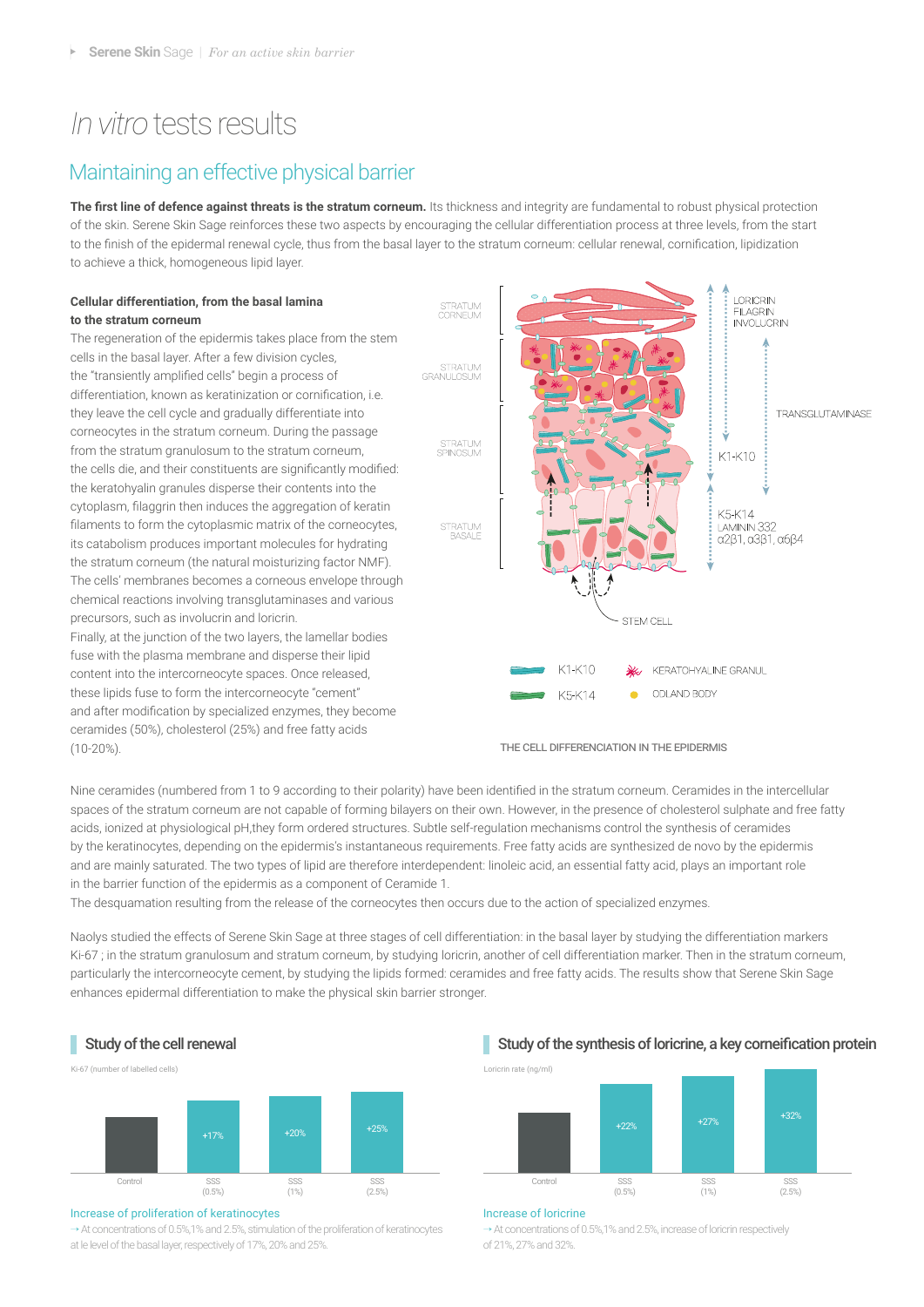### Increase in the synthesis of free fatty acids and of ceramides

#### ł, Study of the synthesis of lipids at the origin of corneocyte cohesion



respectively of 22%, 28% and 34%.

respectively of 20%, 25% and 32%.

Thanks to this better controlled differentiation process, the skin is more resistant to physical attacks and more easily maintains its water circulation, and therefore its level of hydration. However, as pathogens can still penetrate the skin, there is also a chemical skin defence.

### Maintaining an effective chemical barrier

The skin's chemical defence weapons can be found at the surface of the epidermis and through its living layers; they include an acidic pH, bacteria and anti-microbial peptides that prevent the penetration of infectious agents such as viruses, fungi, etc. Serene Skin Sage acts first on the skin's flora, the surface of the skin where numerous bacteria coexist, and then reinforces the presence of three anti-microbial peptides.

### The role of the skin microbiota

Of the more than 1000 identified bacterial species that make up the human microbiota, the classic skin microbiota includes bacteria such as Staphylococcus epidermidis, Staphylococcus hominis (common commensal bacteria), Streptococcus mitis, Propionibacterium acnes, Corynebacterium spp., Acinetobacter johnsoni (common commensal bacteria), and Staphylococcus aureus; new techniques have revealed that the skin contains over 300 commensal bacterial subspecies.

Previously, it was thought that commensals exploited the human host for their own benefit. More recent findings have revealed that the host actually takes advantage of commensalism to protect itself from infection by pathogenic microbes. The presence of commensal bacteria protects against pathogenic bacteria via two mechanisms. On the one hand, they compete for nutrients and space, which reduces the risk that pathogenic bacteria will proliferate. On the other hand, they can also produce bacteriocins, compounds that can kill other bacterial species. The commensal bacterium S epidermidis thus has an antimicrobial action similar to the production of antimicrobial peptides (AMP) by keratinocytes during the immunocyte reaction. Corynebacterium spp. modifies the composition of the sebum and lipids of the stratum corneum, thus strengthening the physical barrier. The role of the skin microbiota is therefore multiple.



BACTERIAE AND THE SKIN CHEMICAL BARRIER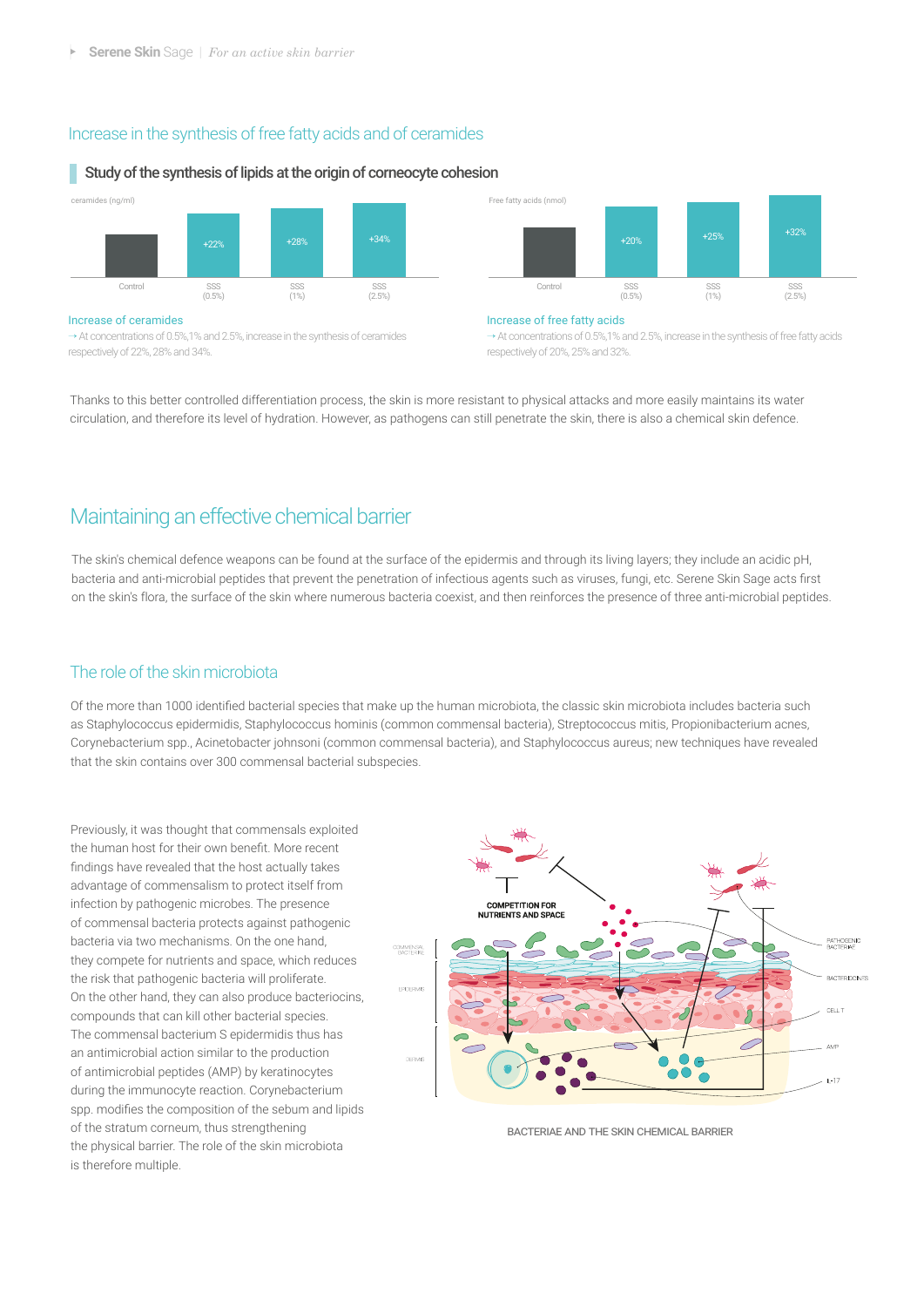### Rebalancing in favour of S Epidermidis



#### Rebalancing in favour of S Epidermidis

→ At concentrations of 0.5%, 1% and 2.5%, the microbial balance is rebalanced in favour of S Epidermidis and C Xerosis to the detriment of S Aureus. P Acnes remains stable.



### The role of antimicrobial peptides

AMPs, or anti-microbial peptides, are numerous in the epidermis, particularly in the stratum corneum. Naolys studied the action of Serene Skin Sage on psoriasin, hBD-2 (human beta defensin 2) and human cathelicidin hCAP-18 / LL-37.

### Psoriasin

Psoriasin is a peptide with antimicrobial activity primarily against E. coli. It is probably the main bactericidal component of the skin, produced in areas where bacterial colonisation is abundant, as well as in the sebaceous glands, suggesting that it may be co-secreted with lipids. It is therefore secreted throughout the epidermis.

### hBD-2 (human beta defensin 2)

Beta defensin 2 (HBD-2) is a peptide, and is the first human defensin produced by epithelial cells in contact with microorganisms or cytokines such as TNF-alpha and IL1-alpha. The HBD-2 gene and protein are expressed locally in keratinocytes associated with skin lesions for example. It is active against candida and gram-negative bacteria.

### Human cathelicidin hCAP-18 / LL-37

LL-37 is a peptide derived from the proteolysis of hCAP18 (human cathelicidin antimicrobial protein), a protein that is not expressed in healthy skin but induced in keratinocytes located in inflammatory skin areas. Once released from hCAP18, LL-37 is fast acting. It has broad-spectrum antibacterial properties (especially against staphylococcus aureus).

### Increase in Beta-defensin 2 (HBD-2), LL-37 and psoriasin

### Study of the expression of antimicrobial peptides

### Physiological conditions

LL-37 (ng/ml) SSS (1%) SSS (2.5%) SSS (0.5%) Control +19% +24% +31%



 $\rightarrow$  At concentrations of 0.5%, 1% and 2.5%, increase of the expression of peptide LL-37 respectively of 19%, 24% and 31%.



#### Increase of Beta-defensine 2 (HBD-2)

 $\rightarrow$  At concentrations of 0.5%, 1% and 2.5%, increase of the expression of Beta-defensine 2 (HBD-2) respectively of 22%, 26% and 32%.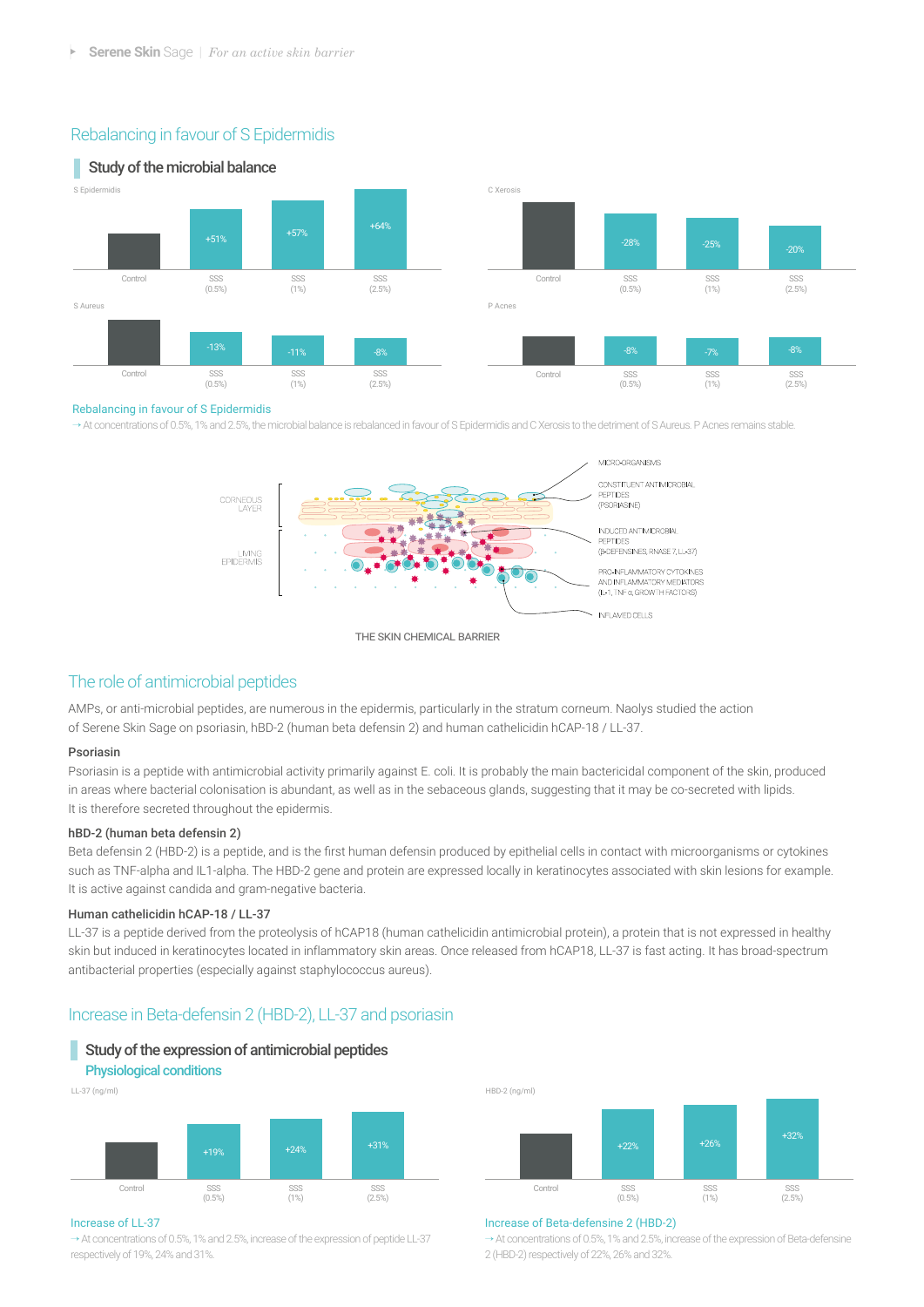Psoriasin (ng/ml) SSS (1%) SSS (2.5%) SSS (0.5%) Control +19% +28% +36%

#### Increase of psoriasin

 $\rightarrow$  At concentrations of 0.5%, 1% and 2.5%, increase of the expression of psoriasin of 19%, 28% and 36%.

Due to the rebalancing of the microbial environment and an increase in the release of essential anti-microbial peptides from the skin, the skin is better defended against pathogen attacks.

But if this second line is crossed, it is the cells of the immune defence system that come into play in association with inflammatory mediators also induced also by other cells.

### Maintaining a reactive immunomodulatory barrier

In the epidermis, initial immunity is represented by the Langerhans cells, which present the antigens, but there are other non-specific immune cells such as lymphocytes, monophagous macrocytes, etc.

And above all the keratinocytes which are involved in the immune response, not only with anti-microbial peptides, but also by synthesizing pro-inflammatory cytokines, such as IL1 (alpha and beta), IL8, IL6 and TNF-alpha. Cytokines are mediators, and their production occurs primarily in response to the presence of an infectious agent such as a virus or bacteria, or one of their components. The production of pro-inflammatory cytokines will, in particular, allow the immune response to be directed according to the nature of the signal detected.

### TNF-alpha

Tumour necrosis factor alpha is a cytokine with pro-inflammatory properties and immunoregulatory functions. Formed from a precursor expressed on the surface of macrophages, lymphocytes and other cell types, such as keratinocytes, it is released in response to infection in the presence of tumour cells, i.e. by antigenic danger signals present on the surface of bacterial, fungal, and tumour cell membranes, but also by mediators such as IL1, IL2 and interferon gamma.

### IL1-alpha

IL1-alpha (interleukin alpha), a variant of IL-1, is an essential cytokine in innate immune responses. Formed in several cell types, macrophages and monocytes and keratinocytes, and released in the presence of pathogens, it facilitates the transmigration of leukocytes (white blood cells) to the site of infection. It is responsible for fever, cortisol production and stimulation of immune cells.

### Decrease in inflammatory mediators, TNF-alpha and IL1-alpha



### Study of inflammatory mediators

#### Decrease of TNF-alpha

→ At concentrations of 0.5%, 1% and 2.5%, after exposition to UVB, decrease of the expression of TNF-alpha respectively of 17%, 21% and 24%.



### Decrease of IL1-alpha

→ At concentrations of 0.5%, 1% and 2.5%, after exposition to UVB, decrease of the expression of IL1-alpha respectively of 20%, 26% and 30%.

By decreasing the synthesis of pro-inflammatory cytokines expressed in the presence of a pathogen, Serene Skin Sage participates in the cutaneous immune response. Reducing inflammation enables cell damage to be reduced while maintaining the skin's defence level.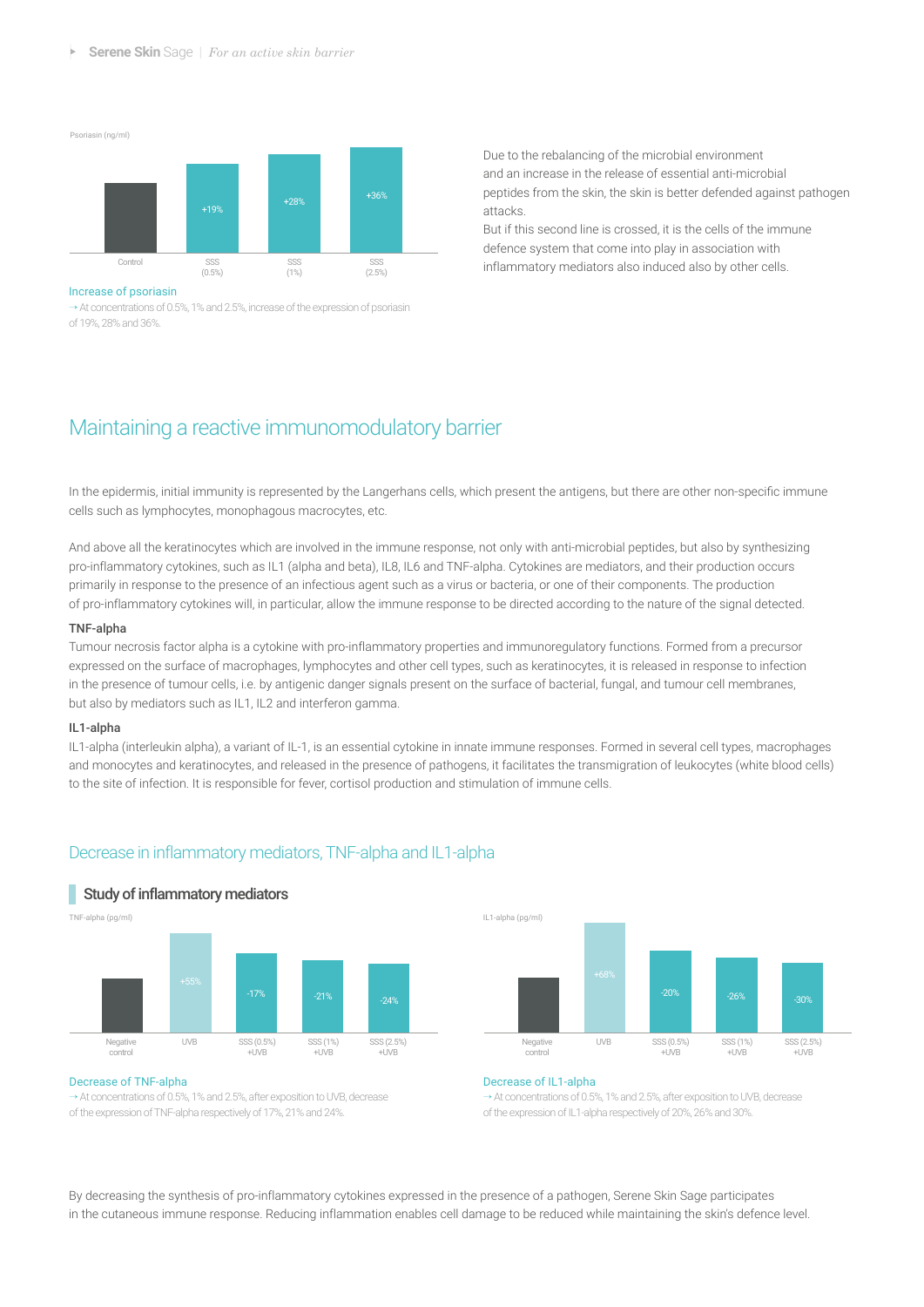

# See also

Essential Bieng Indian jasmine First Light Snow lotus Full Detox Ylang Ylang Healthy Perfection (Vitis flower)<sup>2</sup> Pure Light Chinese peony Purify Apothecary's rose Purify Aloe vera Refine Ginger Unwind Sacred lotus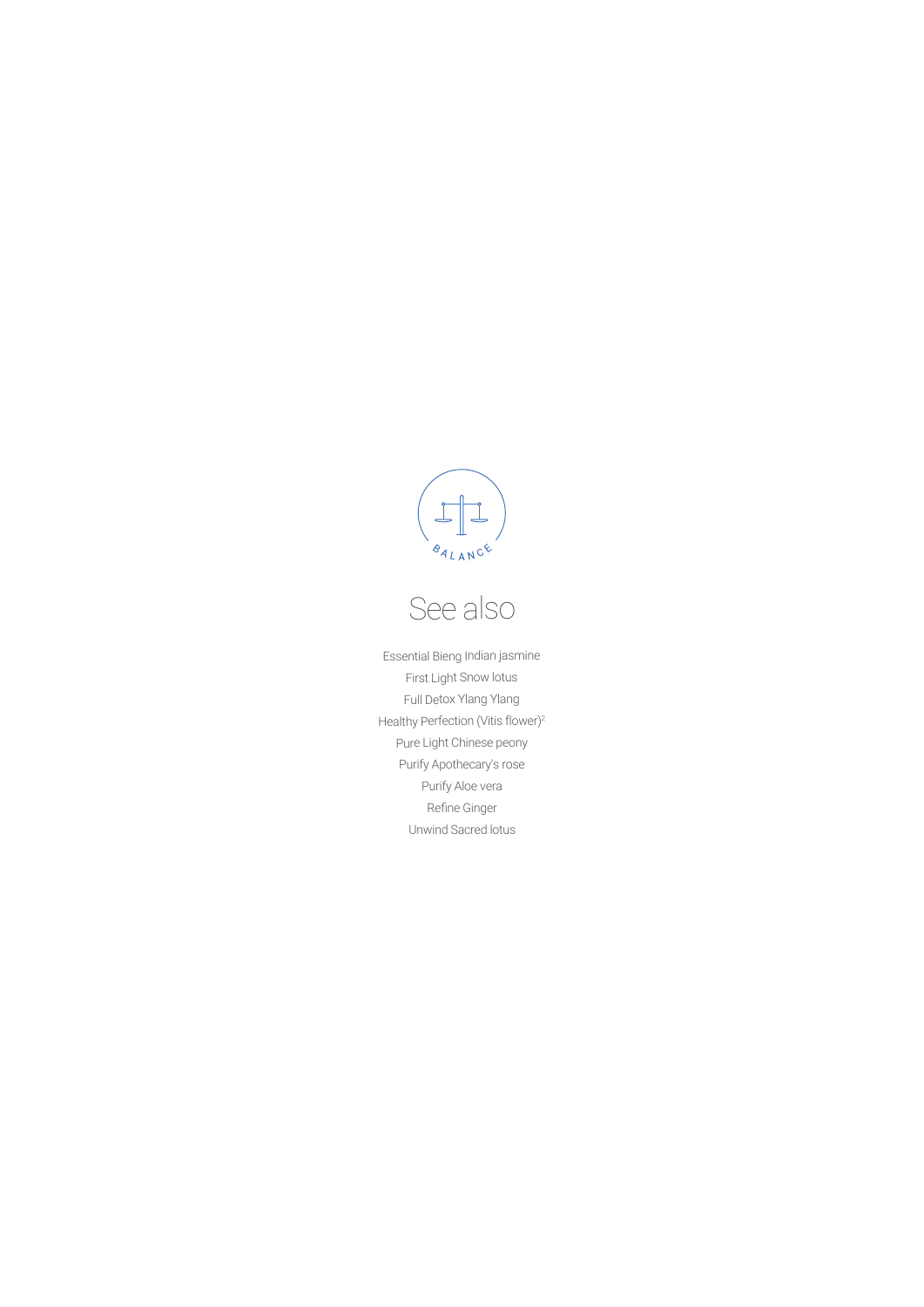